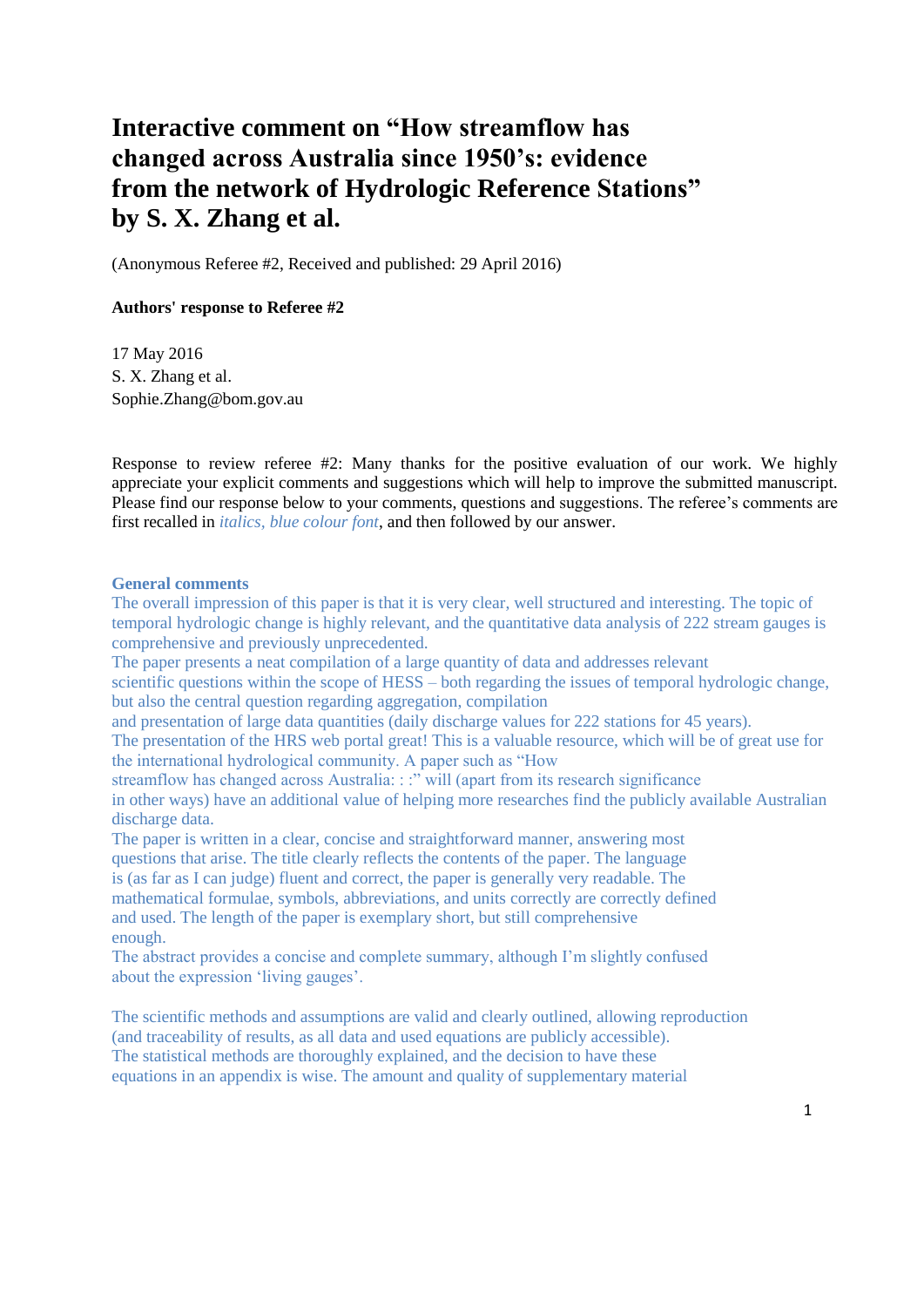is considered appropriate, and the figures and tables are generally in good shape, and are referred to accordingly.

In general, the number and quality of references seems appropriate for the topic, even though I think that a few more references regarding climate change could have been provided. Especially, I miss a reference to the most recent IPCC which would be of value here.

The scientific approach and the applied methods are valid and the results are to be sufficient to support the interpretations, and the substantial conclusions that are reached.

### **Answer**

The authors would like to thank the referee for those positive evaluations of the manuscript and our work; and for the insightful comments on the data and method.

For the first question in general comments about 'living gauges': we have avoided using the expression 'living gauges', and specify its meaning more clearly to avoid confusion (it was changed to "critically important gauges", at line 29 and line 93).

For the second question in general comments, we have added a few more references regarding climate change, including:

(1) CSIRO and Bureau of Meteorology (2015) *Climate Change in Australia Information for Australia's Natural Resource Management Regions: Technical Report.* CSIRO and Bureau of Meteorology, Australia 222pp[.](http://www.climatechangeinaustralia.gov.au/) <http://www.climatechangeinaustralia.gov.au/>

(2) Bureau of Meteorology (2016) Annual Climate Report 2015 [http://www.bom.gov.au/climate/annual\\_sum/2015/Annual-Climate-Report-2015-LR.pdf](http://www.bom.gov.au/climate/annual_sum/2015/Annual-Climate-Report-2015-LR.pdf)

An example for that, adding a trend map of rainfall for discussion. The Figure below gives an example showing an updated summary of long-term rainfall trends (1950-2015). Changes in precipitation or other climate variables impact on the rainfall-runoff process directly, and indirectly causing changes in flora, relief and soil erosion. The identified trend patterns in annual total streamflow are spatially consistent with trends in annual total rainfall as shown in this Figure, where most of eastern and south-western Australia has experienced substantial rainfall declines since 1950; while north-western Australia has become wetter over this period. This similarity implies that hydrological variability is closely related with changes in rainfall patterns.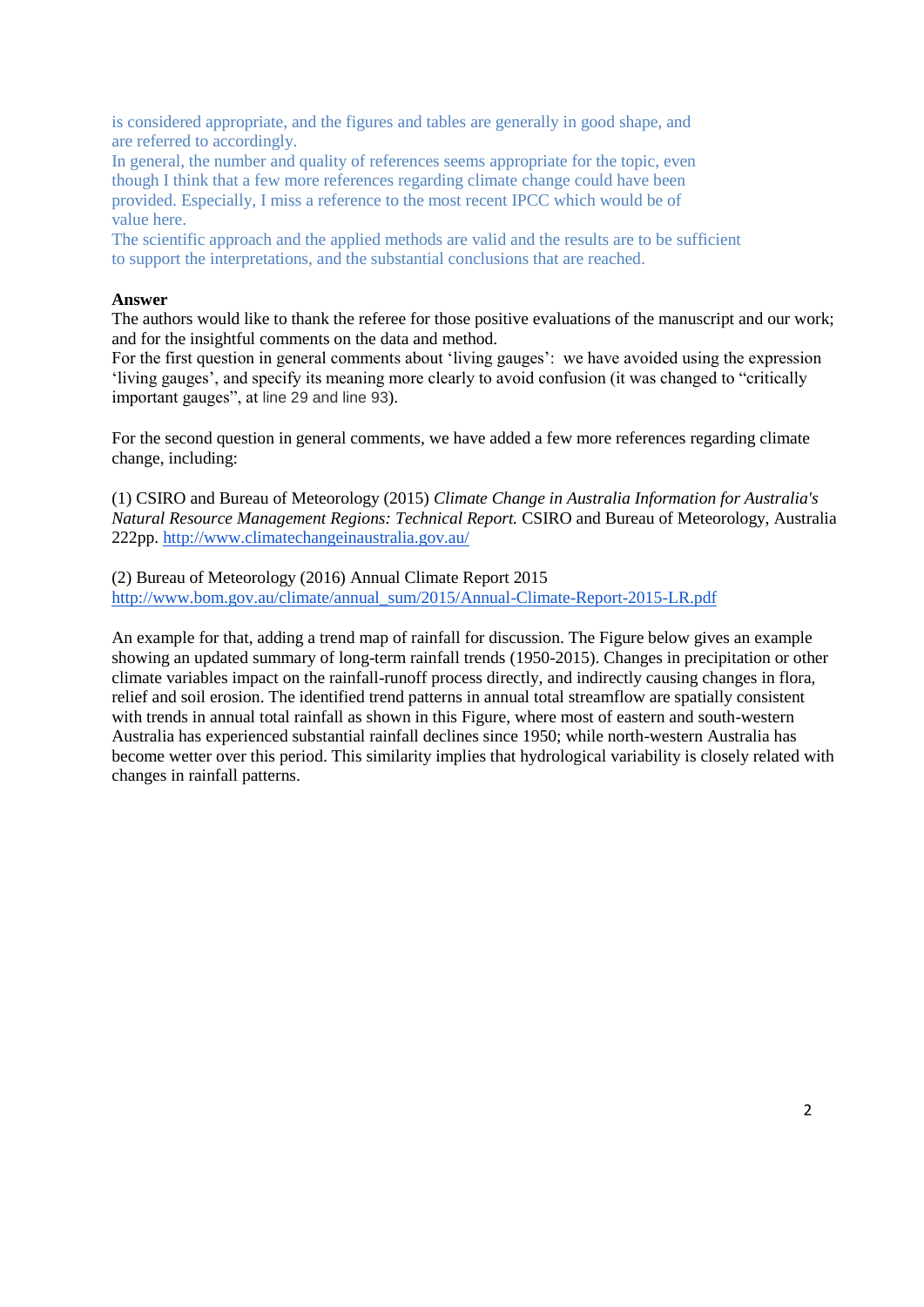

(source: http://www.bom.gov.au/climate/change/index.shtml#tabs=Tracker&tracker=trendmaps&tQ%5Bmap%5D=rain&tQ%5Barea%5D=aus&tQ%5Bseason%5D=0112&tQ%5Bperiod%5D=19 50)

# **Specific comments**

My primary concern regards the limited reasoning regarding how the temporal change in streamflow is interrelated to a temporal change in precipitation.

The authors mention clearly that this is not within the scope of the study – which of course is fine. However, the dry period in the last decade in the south-eastern and south-western region is mentioned as a cause of some of the general downward trend. Although a thorough analysis is of course not viable within the scope of this paper, it would be nice to (if possible) have some discussion regarding the likeliness of this downward trend only being a consequence of the rainfall during a few dry years, or if the trend is likely to be consistent in the longer time perspective. Looking at table 2, at the years of the step change – 1996 is clearly the most dominating year (13 of 22!): an added reflection regarding the impacts of this (probably very non-normal) hydrological year would be interesting. How much impact does this "outlier year" have on the temporal trend? Would the same general pattern be seen even if it was to be omitted from the analysis? I do not request you to do the complete analysis of this issue, but some kind of (further) discussion on the topic could be useful.

#### **Answer**

Many thanks for the suggestion. We agree that this ought to be discussed. Though a thorough analysis is out of scope of this paper, we have added relevant literatures on climate (as mentioned above), and included discussion on relating the flow changes with rainfall, and more discussion on the finding of large numbers of 1996 step changes in southeast Australia linking to the millennium drought (SEACI, 2011,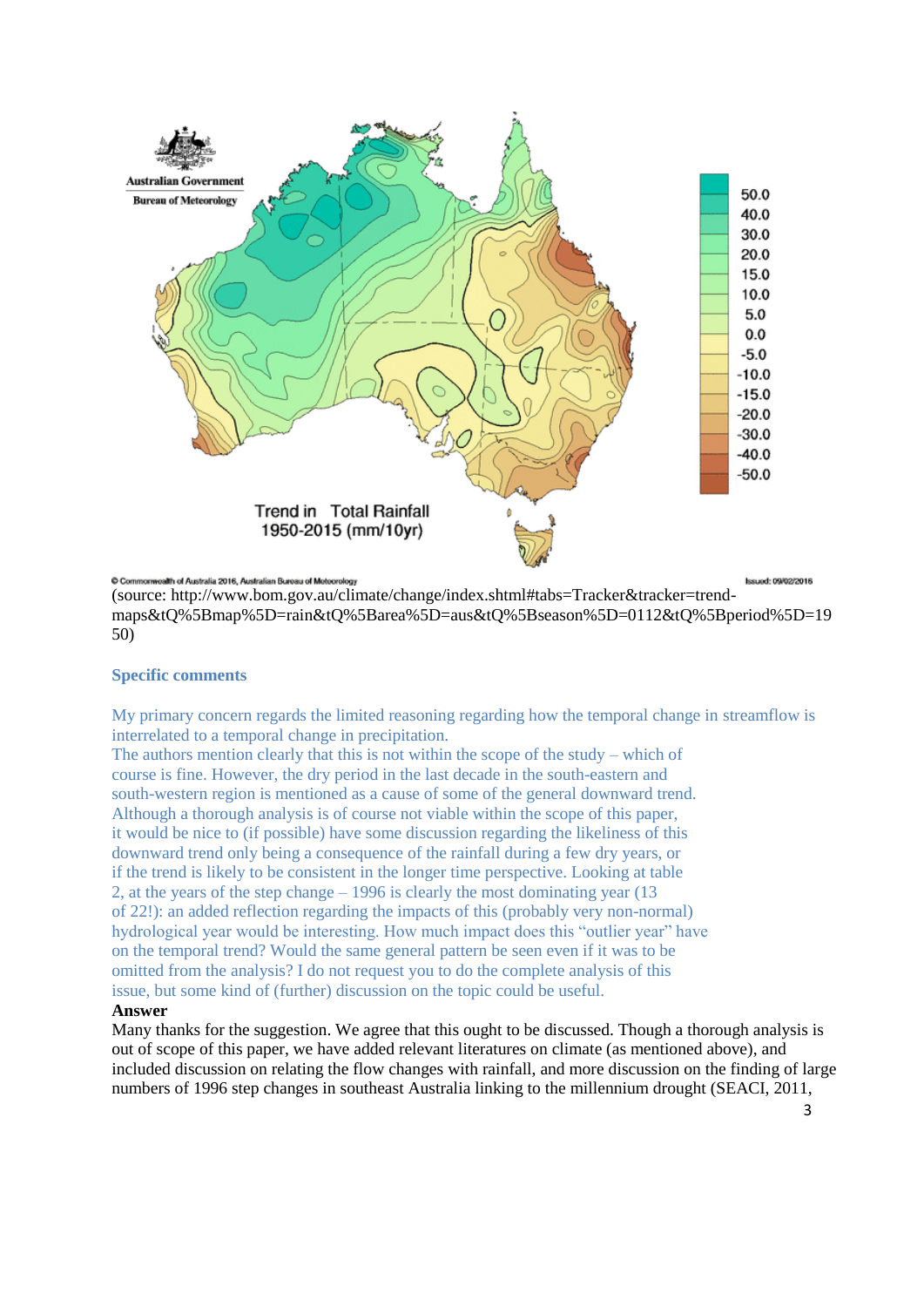# The Millennium Drought and 2010/11 Floods, [http://www.seaci.org/publications/documents/SEACI-](http://www.seaci.org/publications/documents/SEACI-2Reports/SEACI2_Factsheet2of4_WEB_110714.pdf)[2Reports/SEACI2\\_Factsheet2of4\\_WEB\\_110714.pdf\)](http://www.seaci.org/publications/documents/SEACI-2Reports/SEACI2_Factsheet2of4_WEB_110714.pdf).

Also, I believe that most data is available from the 1950's and onwards. However, I guess that longer time series should be available at least for some gauges. A comparison regarding an even more long-term time series would give additional weight to the results – although, this may be the subject of another study.

# **Answer**

Yes, there are some stations which have longer time series but not many. More long-term time series will certainly give additional weight to the results, as you said, it will be an interesting point to be added for future study.

# Line 152 – please also add the median time-series length.

# **Answer**

The median time-series length (46.6 years) was added in this part.

#### Lines 206-208 – is any of this presented here? Or mainly as background info to the tables/figures?

#### **Answer**

These statistical data analyses in lines 204-208 were only mentioned here as background information for all types of graphic products in HRS web portal. For more details of other statistical data analyses that's not presented in this study, please check the information at the HRS website: <http://www.bom.gov.au/water/hrs/>

# Line 262 – shouldn't also land-use changes be mentioned in this context?

### **Answer**

Thanks for pointing it out. We have added discussion on land use changes in this context.

#### One last comment: the fact that different hydrologic years are used for different stations (if I understand it correct) – will this have an impact on the results (lines 149-151)?

# **Answer**

Water year or hydrologic year was used in this study, but it's not different for every station. Table 1 has listed the water year start month for each division, and they are in a more consistent way: for regions in the south part of Australia, water year starts at March or February; for regions in the north and central Australia, it starts at September or October. In this way, the analyses were more following the natural hydrologic pattern, and representing the results in a better way.

# **Technical corrections**

There are hardly any technical corrections that need to be addressed

in the paper. The authors have made a robust study, and compiled the data in a presentable and concise manner.

I am however not clear about what the authors mean by the concept of 'living gauges', neither in the abstract nor in the text (lines 29 and 93) – don't just normal gauges record and detect changes in hydrologic responses?

# **Answer**

This has been addressed in the general comments above.

As not being very familiar with Australian geography, I would have appreciated (if possible